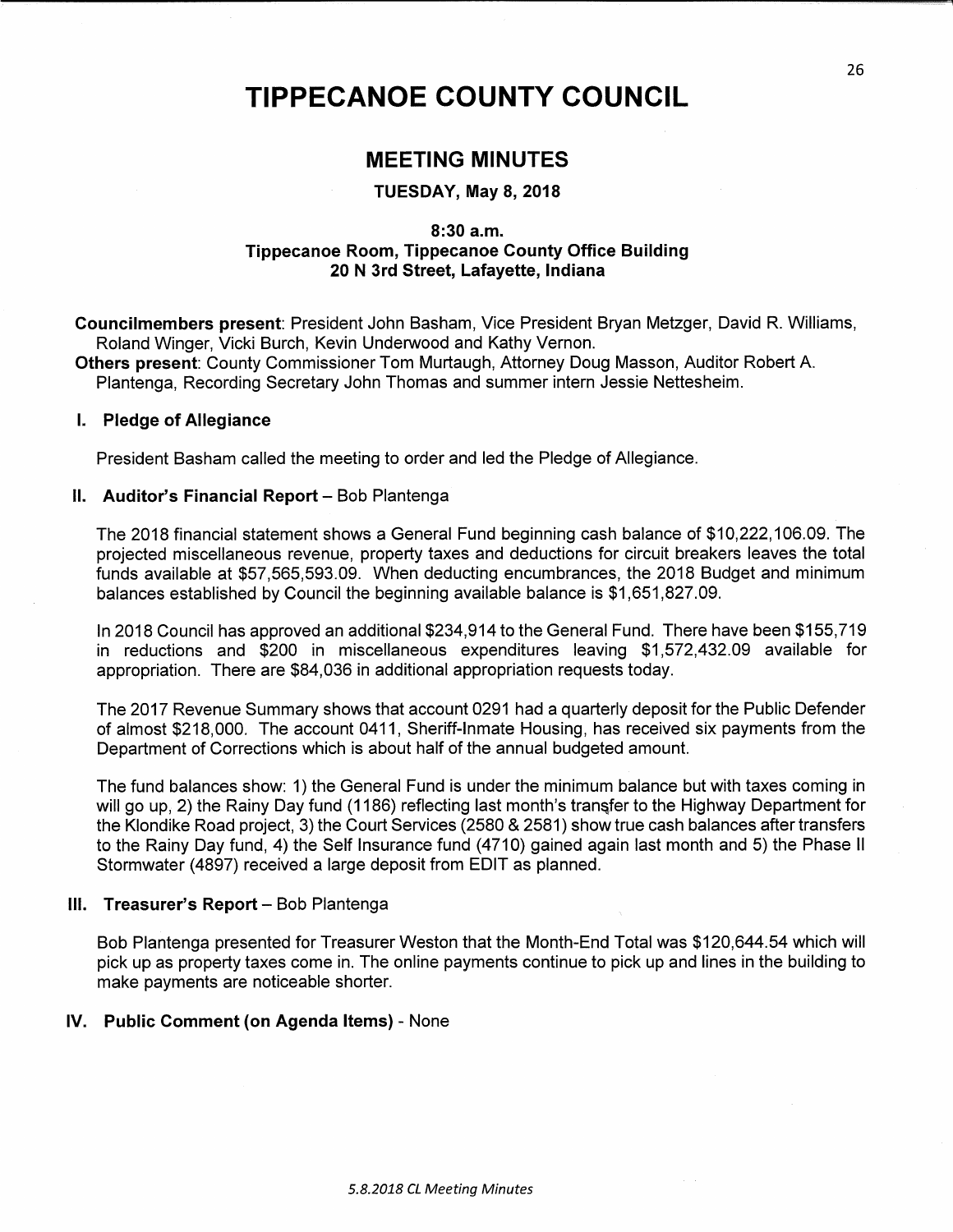## V. Consent Agenda

| <b>Approval of Meeting Minutes</b><br>Regular Meeting - April 10, 2018 |          |                                                                   |
|------------------------------------------------------------------------|----------|-------------------------------------------------------------------|
| Building Commission - General Fund 1000                                |          |                                                                   |
| Transfer                                                               | \$1,000  | Salaries / Full Time<br><i>from</i> Gasoline & Oil                |
|                                                                        | \$587    | Salaries / Full Tim                                               |
|                                                                        | \$178    | <b>PERF / Retirement</b>                                          |
|                                                                        |          | from Travel & Mileage                                             |
| <b>Community Corrections - General Fund 1000</b>                       |          |                                                                   |
| Transfer                                                               | \$23,212 | Salaries / Full Time                                              |
|                                                                        | \$8,026  | Salaries / Overtime                                               |
|                                                                        | \$2,390  | <b>Social Security</b>                                            |
|                                                                        | \$3,499  | <b>PERF / Retirement</b>                                          |
|                                                                        |          | <i>from</i> Other Professional Services                           |
| Commissioner - EDIT Fund 1112                                          |          |                                                                   |
| Transfer                                                               | \$2,500  | <b>Minor Equipment</b><br><i>from</i> Other Professional Services |

. Councilmember Burch moved to approve the consent agenda as distributed, second by Councilmember Metzger. Motion carried.

#### VI. Additional Appropriations:

A. CASA - Coleen Connor and Judge Graham

| General Fund 1000 |                                          |  |
|-------------------|------------------------------------------|--|
| Appropriation     | \$14,253 Salaries / Benefit Eligible RPT |  |
|                   | \$1,780 Social Security                  |  |

 $\bullet$   $\,$  Councilmember Metzger moved to approve the General Fund appropriation for staff attorneys as discussed, second by Councilmember Williams. Motion carried.

| 2018 Salary Statement – CASA | \$45,099 | Staff Advocate / New Position ~ PAT III  |  |
|------------------------------|----------|------------------------------------------|--|
|                              | \$46,506 | Benefit Eligible Attorney / New Position |  |

 $\bullet~$  Councilmember Metzger moved to approve the salary statement as distributed, second by Councilmember Burch. Motion carried.

# B. Superior Court 4

General Fund 1000

Appropriation  $$25,000$  Pauper Attorney

Councilmember Winger stated that he had talked with the other judges and that only \$15,000 was needed now and future appropriation requests would be made quarterly.

- . Councilmember Winger moved to approve the appropriation of \$15,000 as discussed, second by Councilmember Burch. Motion carried.
- C. Superior Court  $5 J$ udge McVey

| General Fund 1000 |  |
|-------------------|--|
|                   |  |

Appropriation **\$3,000** Counseling Consultations \$15,000 Pauper Attorney

• Councilmember Winger moved to approve the appropriation as presented, second by Councilmember Burch. Motion carried.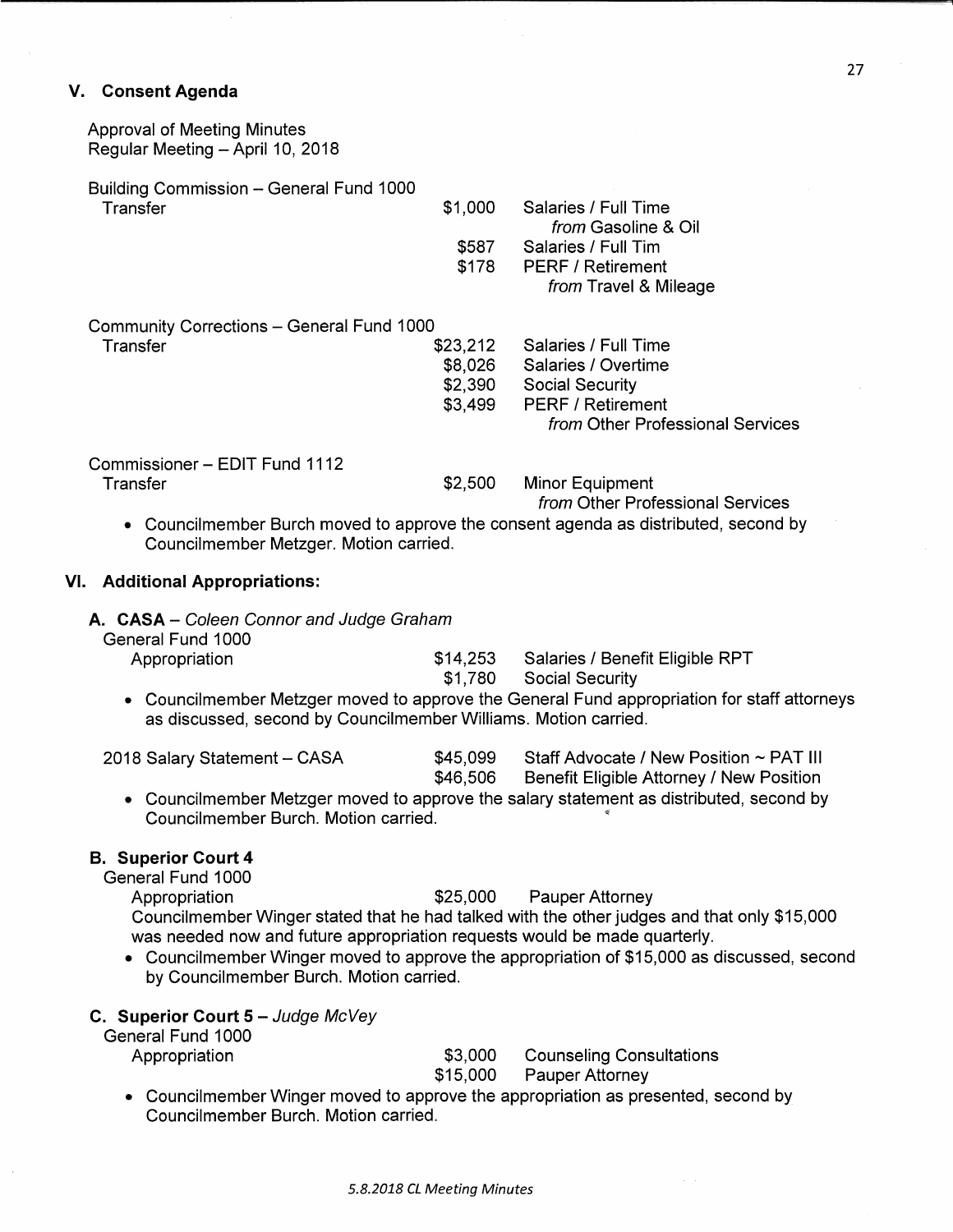#### D. Sheriff – Major Williams

Inmate Medical Fund 4715 Appropriation  $$50,000$  Health & Medical Professionals This moves funds to the Institutional Co-pay Fund to pay medical bills. The originally budget of \$11,000 is down to \$200, and no additional transfers should be needed this year.

• Councilmember Metzger moved to approve the appropriation as presented, second by Councilmember Williams. Motion carried. .

## E. Community Corrections - Jason Huber

| County Misdemeanant Fund 1175 |          |                                    |  |
|-------------------------------|----------|------------------------------------|--|
| Appropriation                 | \$8,103  | Other Supplies / Non-Specified     |  |
|                               | \$16.241 | <b>Other Professional Services</b> |  |

- $\bullet~$  Councilmember Williams moved to approve the appropriation as discussed, second by Councilmember Metzger. Motion carried.
- F. 2018 Salary Statement Community \$37,718 Case Manager/Surveillance Officer

Corrections New Position <sup>~</sup> POLE ll

Jason Huber stated that this moves <sup>a</sup> part time case management position to full time to address the increased caseloads. it has been discussed with HR, Commissioner Byers and Councilmember Williams and Metzger.

- $\bullet~$  Councilmember Williams moved to approve the salary statement as presented, second by Councilmember Metzger. Motion carried.
- G. 2018 Salary Statement Public Def  $$61,600$  Director of Client Svc/Investigator

Reclassification <sup>~</sup> PAT III to PAT V

Amy Hutchison stated that there are enough funds in the budget for the reclassification and it has been approved by the personnel committee.

- . Councilmember Winger moved to approve the salary statement as presented, second by Councilmember Vernon. Motion carried.
- 

H. 2018 Salary Statement - Clerk \$193,959 Case File Payment Process Clerk

(5) Reclassification <sup>~</sup> COMOT II to COMOT |l|

Crista Coffey stated that the main office clerk positions were reclassified and will not require any new appropriation.

. Councilmember Burch Winger moved to approve the salary statement as presented, second by Councilmember Winger. Motion carried.

# I. 2018 Salary Statement - County Ext  $$12,000$  (3) Part Time Summer Assistants

- $\bullet~$  Councilmember Underwood Winger moved to approve the salary statement as presented,  $\,$ second by Councilmember Williams. Motion carried.
- **J. 2018 Salary Statement** Bldg Com  $$36,754$  Office Manager  $\sim$  Reclassification

COMOT II to COMOT Ill

. Councilmember Vernon moved to approve the salary statement as presented, second by Councilmember Burch Winger. Motion carried. 2

# K. TEMA — Wm. "Smokey" Anderson

- D-4 Emergency Deploy Fund 8726
	-

Appropriation **\$3,360** Repairs & Maint / Vehicle Maintenance \$2,500 Professional Svc / Training

\$5,000 Other Supplies / Non-Specified

 $\bullet$   $\,$  Councilmember Metzger moved to approve the appropriation as presented, second by  $\,$ Councilmember Williams Winger. Motion carried.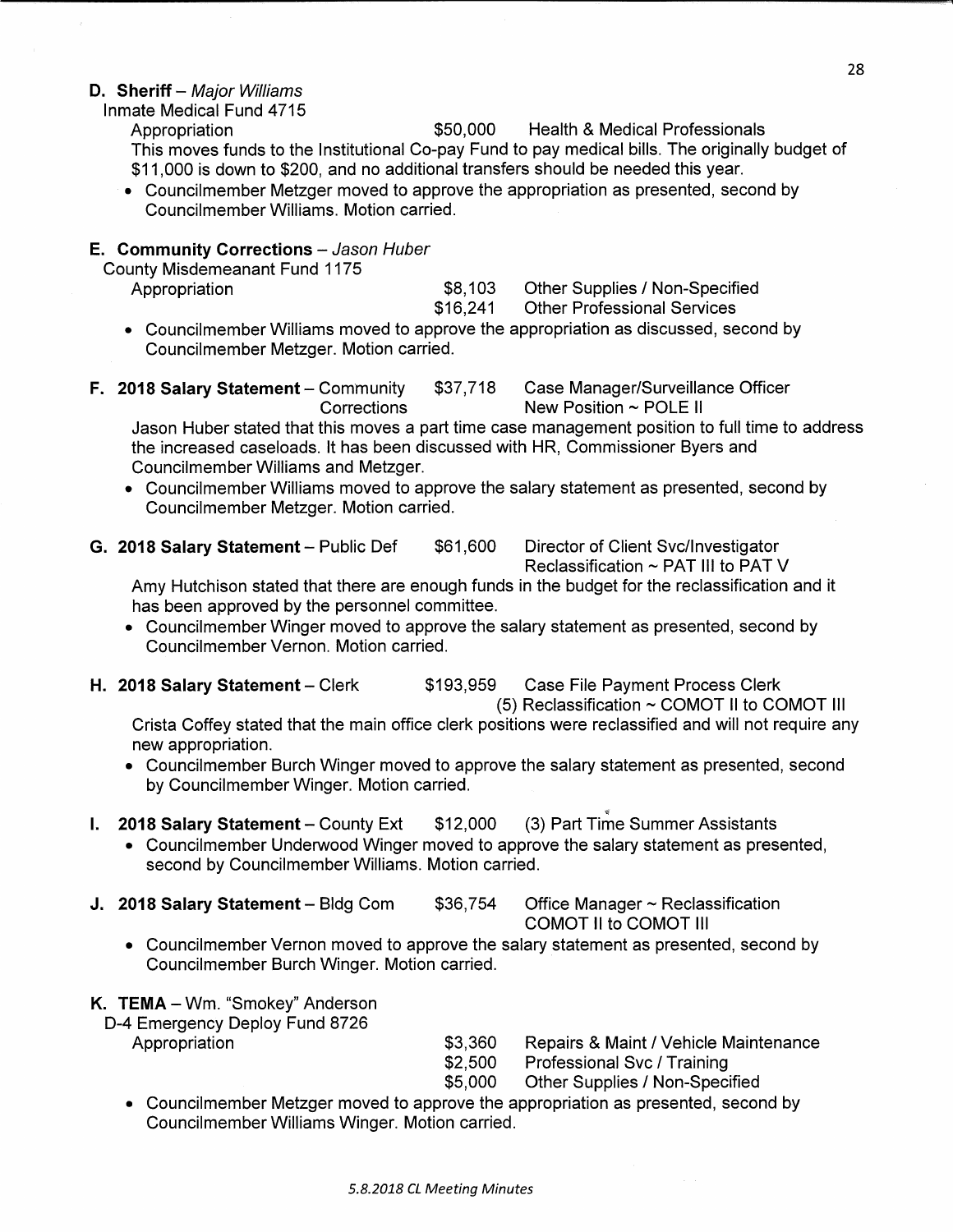### L. Auditor — Robert Plantenga

General Fund 1000

- Appropriation  $$24,069$  Health Insurance
	- \$244 LTD Insurance
	- \$165 Life Insurance

\$525 Worker's Compensation

Bob Plantenga stated that this provides insurance for the three positions approved today.

- Councilmember Vernon moved to approve the appropriation as presented, second by Councilmember Burch Winger. Motion carried.

#### VII. Committee Reports

President Basham stated that construction has begun on the Romney sewer system.

### VIII. Unfinished/New Business — None

### IX. Commissioner FYI

Tom Murtaugh provided the following updates:

-The Courthouse project is almost complete with some dome lighting and fountain work yet to be done.

-The Greater Lafayette Commerce's Quarterly Community Update will be tomorrow and discuss upcoming road improvements. <sup>A</sup>

-The Surveyors office is looking for volunteers to help with a conservation field day for 4<sup>th</sup> graders.

-Senator Young is having <sup>a</sup> panel discussion on trade and tariffs Monday from 9—11 at the Hilton Inn.

~Jason Huber mentioned <sup>a</sup> Community Forum on Addiction and Recovery featuring <sup>a</sup> nationally known survivor. He will also make additional presentations and discussions throughout the day to several groups including those in Community Corrections and Probation.

## X. Public Comment

Shirley Mennen stated that the salary statement for the Extension Office the Council just heard needs to be converted to an hourly wage for HR filings.

. Councilmember Williams moved to amend the motion to approve the salary statement for the Extension Office to state that the salary is up to \$10.50 per hour, second by Councilmember Underwood. Motion carried.

Dave Williams asked when the Council would consider the Local Income Tax for Public Safety and after discussion it was agreed that it would be on the next month's agenda.

Bob Plantenga stated that at the next meeting Mr. Guerrettaz will make a Fairgrounds presentation. The Council also needs to discuss the Local Income Tax for Public Safety and whether the previously discussed 25% rate would be appropriate.

Bob Plantenga introduced Jessie Nettesheim who is <sup>a</sup> returning summer intern in the Auditor's office.

## XI. Adjournment

. Councilmember Winger moved to adjourn, second by Councilmember Burch. The Council meeting was adjourned by President Basham.